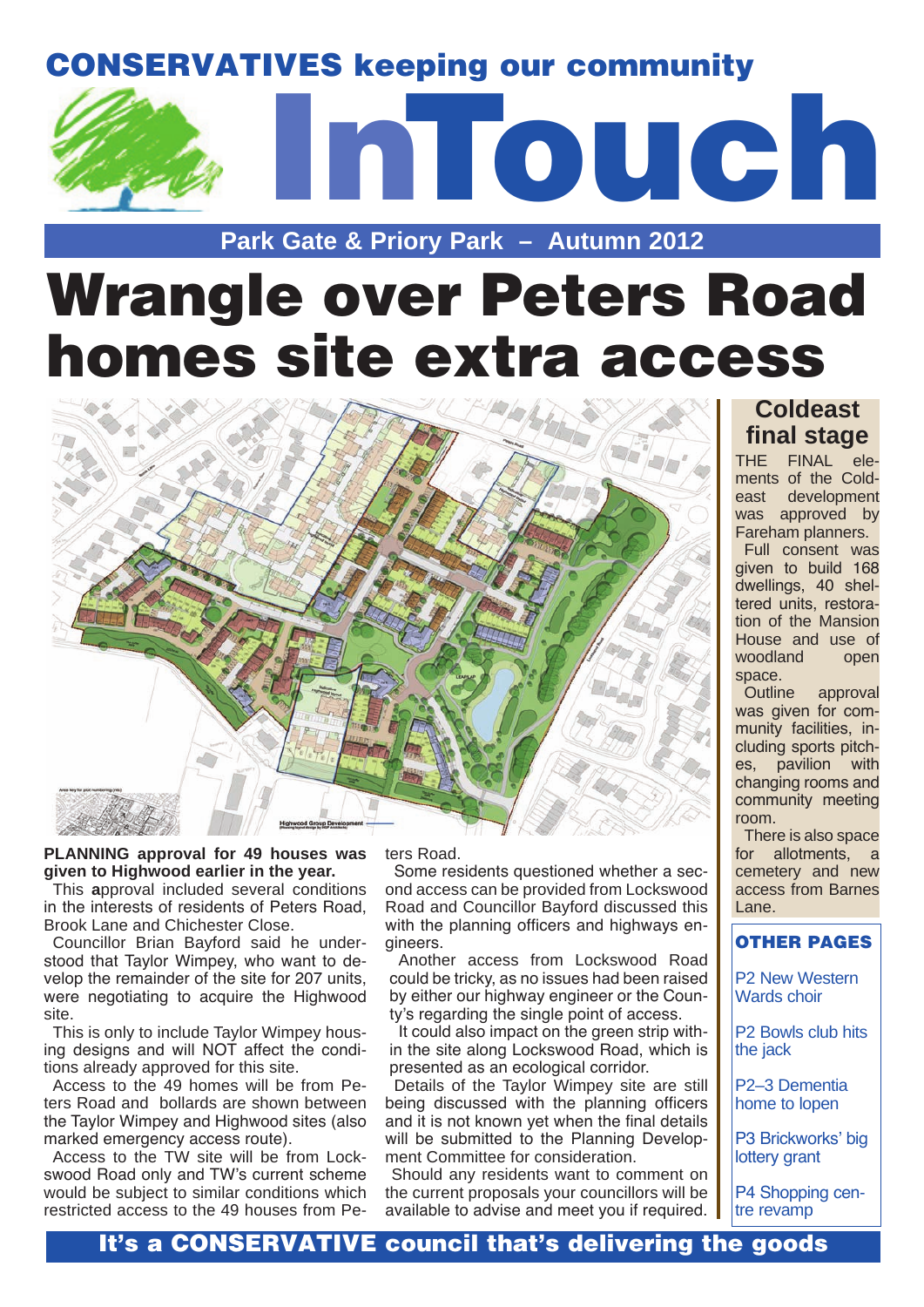



### 2 InTouch

Whether you voted for us or not, your Conservative councillors promise the highest standards of service to everyone in the community. Contact us any time and we will respond personally within 48 hours.

> **Brian Bayford** 6 Abshot Manor Little Abshot Lane Titchfield Common PO14 4LN Tel: 01489 577772 email: bbayford@fareham.gov.uk



**Marian Ellerton** 230 Botley Road Burridge SO31 1BL Tel: 01489 570774 email: mellerton@fareham.gov.uk



### **COUNCILLORS Park Gate & Priory Park**



Do you support Conservative principles? Would you like to **VOTE** to select your Council and Parliamentary candidates? Would you like to **ATTEND** social or political events with like-minded people? Would you be willing to **HELP** us by delivering **InTouch** newsletters in your road? If your answer to any of these questions is **YES** then why not **JOIN** Park Gate & Priory Park Branch of Fareham Conservative Association? Please telephone Marian Ellerton on 01489 570774.

#### **Cash grants available**

County Councillor Seán Woodward has a sum of around £10,000 available for grants to local organisations in his Sarisbury Division (Sarisbury, Swanwick, Burridge, Park Gate, Whiteley and Priory Park). He would welcome applications from local residents.

> **A 60-BED dementia home is being** and wheelchair access. a sensory **built in Botley Road, Park Gate.**

The schemes supported need to be for items of equipment as opposed to running costs.

#### **Mowing problems**

One of the wettest summers on record has affected our grass cutting schedules.

Normally, it takes the mowing team 10 days to work their way across the Borough.

A combination of warm and wet weather meant that the grass grew again by 6-10 inches in a very short time, so mowing had to be done again in as little as 3-5 days. So they and cleansing staff, who worked overtime and across the Bank Holiday weekend to ensure

everything was spick and span for the Jubilee celebrations, are to be congratulated.

#### **Death of Alderman Godrich**

Mike Godrich, who represented Locks Heath as ward councillor for 19 years, has died.



**Congratulations:** To Priory Park-based Lockswood Bowling Club who hit the jack with a gold award in the Fareham in Bloom contest.

He was a former mayor and was admitted to the roll of Honorary Aldermen after he retired in 2010. He was a founder member of Locks Heath Day Care Centre.

> TRA-LA-LA, tra-la-la... Do you sing in the shower? Then why not give your vocal chords a real work-out?

#### **Coffee aroma**

The aroma of fresh coffee now wafts around Locks Heath District Centre after Fareham Mayor Councillor Dennis Steadman opened the new Costa Coffee shop.

It costs £18 a term to join the choir which aims to encourage adults over 18 in the Western Wards to come together

**COUNTY COUNCILLOR Fareham Sarisbury** 8 Persian Drive, Whiteley PO15 7BJ

#### **Medical loans move**

The date for the move of the Red Cross Medical Loans service from Fareham Health Centre to Fareham Community Hospital, Brook Lane, Sarisbury SO31 7DQ has now been confirmed as December 1, 2012.



The three-floor timber-framed building with cream brick cladding should be completed early next year.

Park Gate Councillor Marian Ellerton, who has been watching progress and visited the site recently, said:

"It will prove an excellent facility and a great asset to the area."

The building will have a variety of facilities for the residents including a hair salon, a library and an open restaurant area for visitors that will also serve as a social space.

As parking space is at a premium in Park Gate there will be ample vehicle places within the grounds for staff and visitors.

garden and a gazebo.

Marian Ellerton added: "With retirement age population projected to grow by 44% by 2026, it is clear that Fareham will need a new dementia care facility in the future.

"The need for community care will increase, and whilst some facilities already exist it is small compared to the level of need that will be required.



**Visiting: Councillor Marian Ellerton looks** at progress on the new building.

The garden will have wide paths ers Research UK.

"It is predicted that local need has risen to 3,000 over the past 5 years for patients suffering from dementia."

**Footnote:** Dementia affects 820,000 people in the UK. The fact file (right) shows the prevalence of cases. Figures supplied by Alzheim-

> Tel: 01489 881030 email: sean.woodward@hants.gov. uk

## WE SERVE YOU ALL

You don't have to be a Katherine Jenkins or a Rolando Villazón to join in at the newly formed Western Wards Community Choir.

and sing.

Vocal teacher Erica Maggs will lead the choir and no previous singing experience is needed.

All you need is enthusiasm and a sense of fun.

The choir meets Mondays at 7.30-9pm at Park Gate Primary School and if you want to know more, contact Rebecca Kingsland at Park Gate Primary School, Northmore Road, Park Gate SO31 6LX, phone 01489 575444.

CONSERVATIVES are working for YOU It's a CONSERVATIVE Council that's delivering the goods

### **Sweet singing in the new choir Fine attraction to Holly Hill Park Read Moodward**

BELIEVED to be England's only surviving steamdriven brickworks, the Bursledon site has been given a lifeline thanks to a £666,300 Heritage Lottery Fund grant.

Bursledon Brickworks, a complex of Grade II\* listed industrial buildings near the River Hamble, is set to undergo an exciting transformation.

### They bowled the judges over £666,000 Lottery grant to transform historic brickworks

Although of national and international heritage importance, the current site does not do its fascinating story justice.

### Dementia home to open in Park Gate to meet rising demands **AGE MEN WOMEN**

At its peak, the site produced 20million bricks a year and was at the forefront of new technology. Saving and rejuvenating this special place is crucial.

Alongside conservation works to the buildings, the project will include exciting and extensive learning activities which will encourage people to get involved.

The interpretation will be improved helping to recreate the brickwork's original atmosphere and give people an insight into what life looked like to those who worked there and made bricks prior to industrialisation.

An important aspect will be the chance to employ key people to help run the museum including a curator, learning officer and a volunteer coordinator. The roles will be part time but very important to fulfilling the overall vision for the site.

READERS may remember an article in an earlier InTouch that included a picture of a tree that had been partly felled in Holly Hill Park for safety reasons.

Pupils at Sarisbury Infant School suggested ideas for a carving that could be made out of the remaining trunk.

Isle of Wight wood carver Paul Stivell set to work and this is the result of his wonderful art.

 The picture shows the carving on top of the trunk and the fine detail of the heron with a fish in its beak.

No wonder it is a great attraction in this lovely park, which won a gold award in this year's South and South East in Bloom competition.



|       | AGE MEN WOMEN       |
|-------|---------------------|
|       | 65-69 2.17% 1.1%    |
|       | 70-74 4.61% 3.86%   |
|       | 75-79 5.04% 6.67%   |
|       | 80-84 12.12% 13.5%  |
|       | 85-89 18.45% 22.76% |
| 90-94 | 32.1% 32.25%        |
|       | 95-99 31.58% 36.0%  |

**•Every dementia patient costs the economy £27,647 per annum**

**•By contrast, every can-**